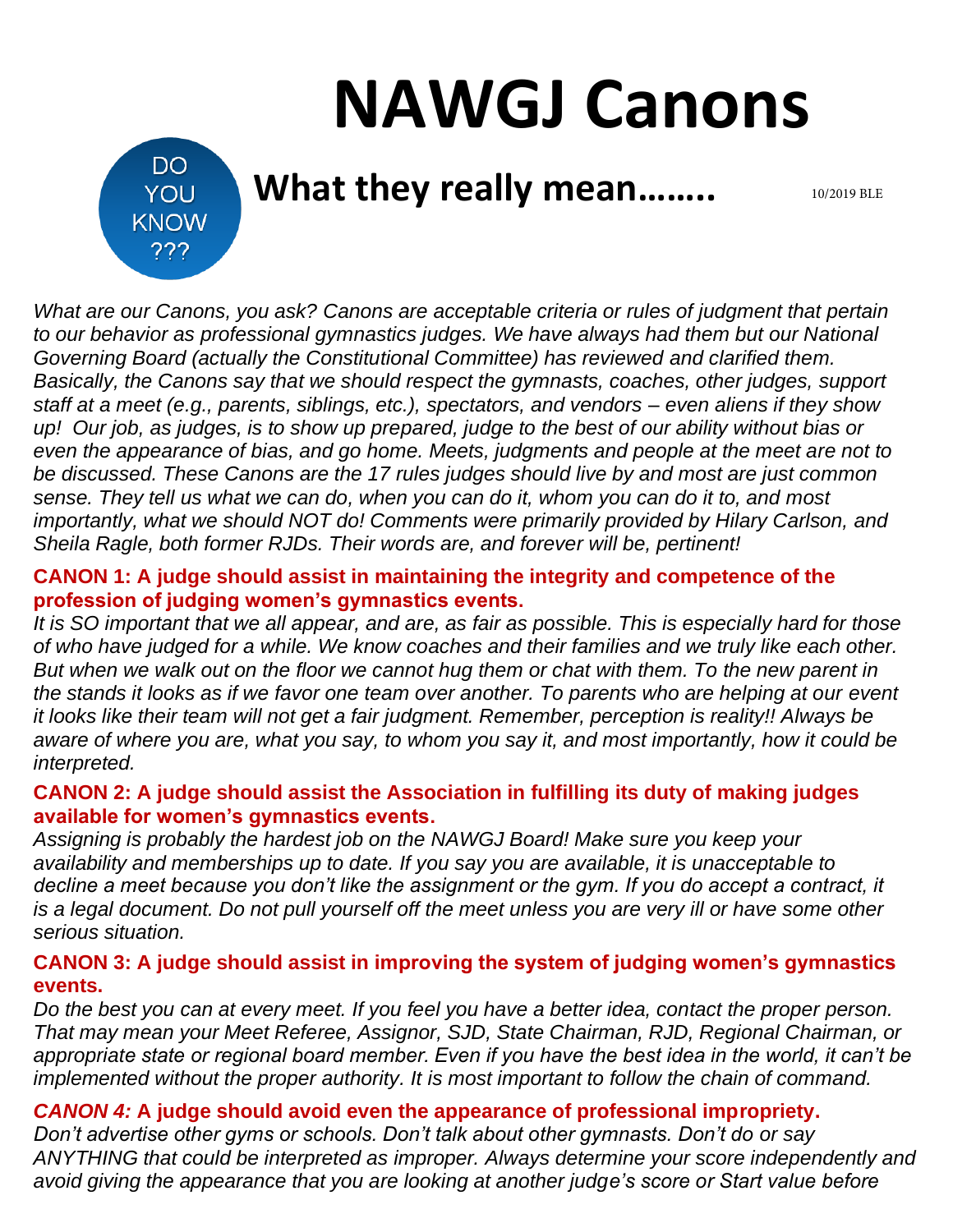*turning in your score. Avoid discussing scores with the other judges on the panel unless there is a conference or inquiry. If there is a conference, all panel judges must participate.*

# **CANON 5: A Judge should be well qualified in gymnastics, know the rules and be thoroughly prepared for each assignment. Each team, meet contestant and participant, as well as the spectators, are entitled to the official's best efforts to administer the rules of the sport.**

*Do your best to judge all 4 events early in the year. We should not be specialists at on two events! Be well prepared for a meet - you can't give your best effort if you are impaired!* 

# **CANON 6: A judge should prepare for each judging assignment and should, thoroughly study, attend clinics, and keep her/his judging knowledge current.**

*Look over your notes from your summer clinics, the updates, compulsory text and all rules. Practice judge each level you will judge before the meet (either on video or in a gym). Chief Judges are advised to practice judge with panel judges during the Pre-Competition meeting. Don't*  wait until the night before the first meet of the season. Make sure that you are judging exactly the *same way at the beginning of the season as you did at the end of last season. Don't be easier on gymnasts because it's the beginning of the season (or because you forgot deductions). Gymnasts' performances and scores should improve throughout the season and your judging should stay the same throughout the season and across all levels and divisions. Keep your knowledge current. Attend events related to judging especially Regional and National NAWGJ Symposiums as well as Regional and National USAG Congresses. We should spend extra time preparing to judge Xcel meets since they may very well be the hardest things you will judge all year!*

# **CANON 7: A judge should fulfill all assignments accepted and be punctual. A judge should also attend all judging and other meetings which are intended to promote a well ordered and conducted meet or event.**

*The reason we have a report time a half hour before the meet starts is for a judges' meeting. Make sure you utilize it. We can catch up personally later in the day! Show up on time and do what you are supposed to do to fulfill your assignment. Call the Meet Referee if you are running late.*

#### **CANON 8: A judge should be alert at all times, quickly yet accurately produce her/his scores and have a basis for the scores derived and prepared. If a legitimate need should arise, the judge should explain and support such scores by working through conferences and dealing with inquiries in a dignified, professional manner.**

*Be alert, be quick, and be accurate. Make corrections when asked to do so. DON"T SIT TOGETHER! The WTC has specifically said the judges should not sit together, especially at Floor Exercise.*

#### **CANON 9: A judge should not solicit meets for herself/himself or for others.**

*You CANNOT ask to be put on a meet, no matter how innocently! This really puts the meet director in a bind. Some feel that if you ask to be on a meet and you aren't assigned, you will score them lower in future meets. Again, it is perception. We CANNOT request contracts for specific meets. Common courtesy such as telling the Meet Director, "Thank You" when the meet is over, is great, but we may NOT say things like, "Thanks, hope to see you next year, Sure would love to judge your meet, I'll not charge mileage if you request me to judge your meet, My friend and I can come together and You can save on mileage if you request us to judge your meet", etc. Please be aware that sometimes the Meet Director will want to please you and say, "I'd love to have you judge my meet" and then not request you. That situation makes hard feeling on all sides.*

**CANON 10: A judge shall be completely unbiased. A judge should not give an appearance, especially at a meet, of any particular friendship with any coach or competitor. Also, a**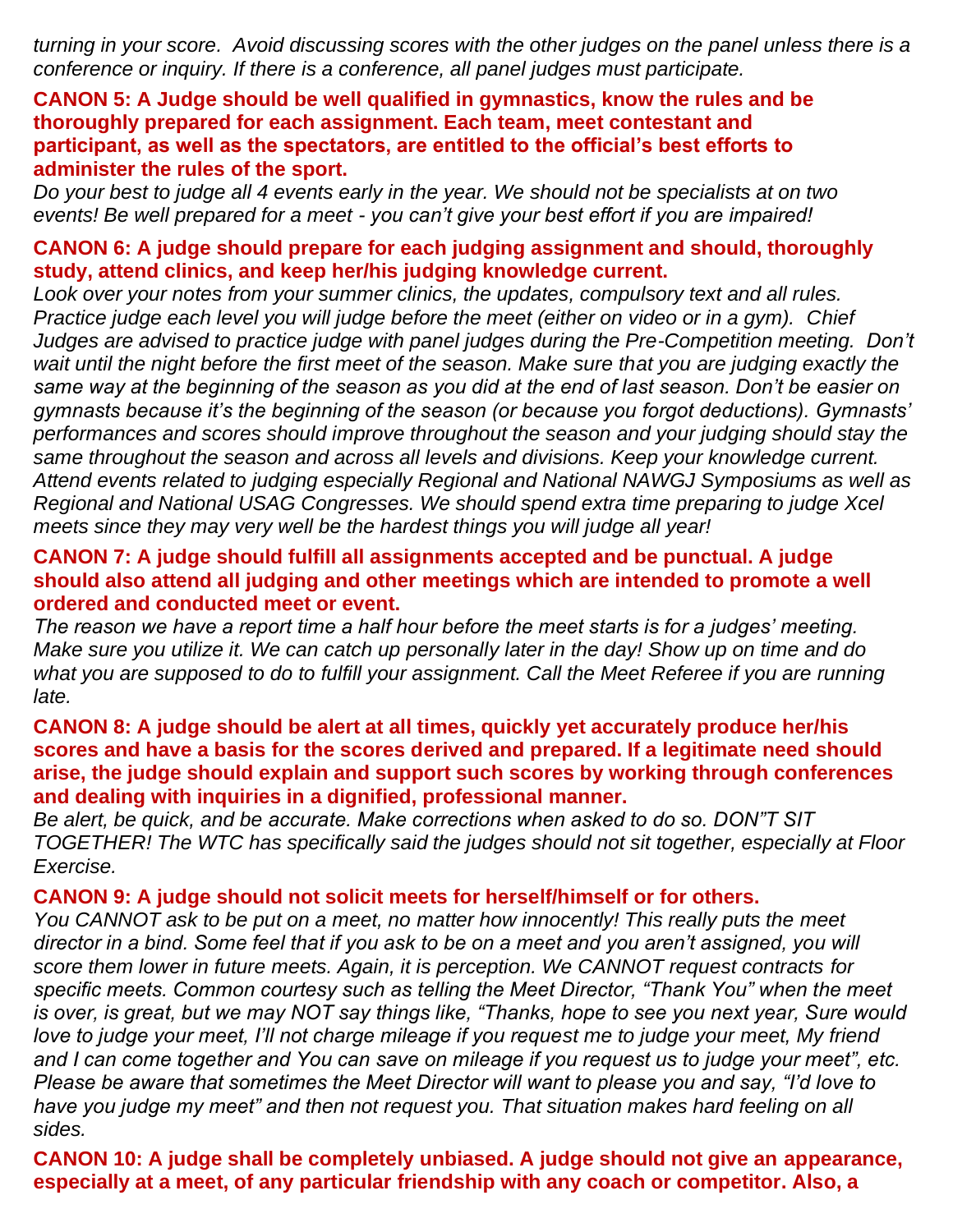# **judge should decline any assignment in which affiliation with a team or individuals would tend to influence the judge's ability to be fair and objective.**

*99% of judges are fair and honest. However, every time a parent, gymnast, or coach sees a judge looking like there is a bias, that is their reality. Please remember that. Be nice to everyone!!* Always be unbiased in your evaluations. If the outcome of the meet means more to you than being fair and honest, don't accept the contract to judge the meet. Don't be overly friendly with coaches and gymnasts while in uniform at a meet.

#### **Canon 11: A judge should treat gymnasts, coaches, judges, promoters, and spectators with respect. A judge should respect their privacy, property, and feelings, and should not do anything that would embarrass or offend such person. There will be no tolerance for any discrimination related to race, gender, ethnicity, disability, sexual orientation, gender identification, religion, or age***.* (Updated July, 2019)

*Be nice to your timers and flashers. Most of the time they have not a clue what to do and are scared to death. Assure them that a mistake will not cause the fall of the world and BE PATIENT!! Do not second guess a judge at another event. If you think they missed someone*  spotting a vault, it is not up to you to talk with other people about it. If you feel strongly about it *and were in a perfect position to see it, talk with the judge privately and then let it drop. You are paid to do your event only. Treat everyone with respect. "Don't be cruel." Don't ever put down another person, but especially at a meet or within earshot of others.*

# **Canon 12: A judge should at all times both look and act professionally. A judge should maintain a neat and well-groomed appearance when judging. He/she should wear the uniform of the Association (except where other dress is permitted)**

*Look professional. That doesn't just mean a clean uniform, unwrinkled blouse, etc. It means look as if you are interested in what you are doing. Do NOT judge with your head resting on your hand. Keep your head up and smile at the gymnast when they are done – we expect them to salute us*  with a nice demeanor. Look and act professional. Wear the uniform requested. Be neat at all *times. Take a shower, wash your hair, get the wrinkles out of your clothes, wear comfortable shoes....look as good as you can while remembering it is not a fashion show and the event is NOT all about YOU!*

# **CANON 13: A judge should not be overly officious. She/he should not criticize other officials or attempt to explain other officials' judgements.**

*If a coach or anyone else comes and asks your opinion of another judge's score, do not comment. Tell them they need to speak directly to that judge. Do not sit in the bar after the meet with coaches making comments like "I was the high score on your girls." Officious means being objectively aggressive in offering unsolicited advice. Naturally this is not a trait judges should aspire to having. We can all learn something new every day…don't offer your opinion on everything or think and act like you are a know-it-all. We all make mistakes and anyone who says they don't make mistakes after judging ten plus hours a day for three days is delusional. Our job is to judge each routine to the best of our ability, explain our score when asked, and give every gymnast the benefit of our knowledge. Be responsible for yourself and your score only.*

# **CANON 14: A judge should confine her/his duties to the purposes of judging; i.e., coaching or meet directing are not included in a judge's responsibilities.**

*Once you accept an assignment for a meet your only job is to judge….not to act as the Meet Director, run the Computer, be the Scorekeeper, etc. You can only wear one hat at a time. If you have an athlete in the meet (either one you coach or a relative), refrain from offering suggestions to the athlete during warm-ups and competition.*